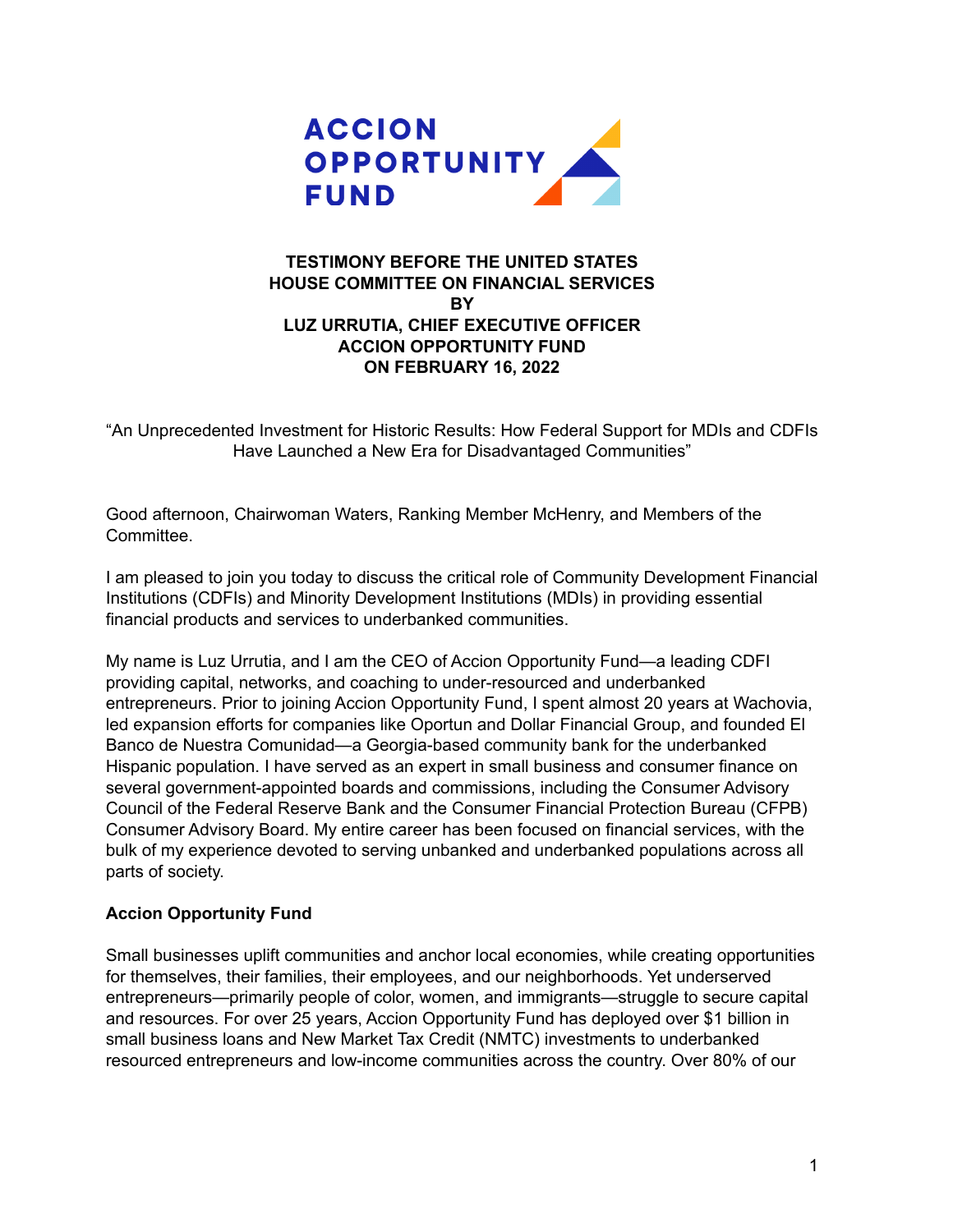borrowers identify as people of color with nearly one in three identifying as female. Sixty-three percent are of low-to-moderate income. In the last year alone, we supplied \$124 million in small business loans to nearly 3,000 entrepreneurs across the country.

In combination with our lending and community development efforts, Accion Opportunity Fund provides free technical assistance and educational resources to all small business owners, including those that are not Accion Opportunity Fund borrowers. In 2021, we had nearly 1 million visitors to our 24/7 online Business Resource Library and provided close to 5,000 small business owners with direct programming.

#### **Transforming federal dollars into impact**

As the nation engaged in the public health battle against COVID, the pandemic dealt heavy blows to Main Streets across the country. In the best-case scenario, businesses could pivot their business models to adapt to the ever-changing environment. In the worst-case scenario—and the unfortunate reality for many—businesses were forced to lay off employees and shutter doors permanently. At the height of the pandemic, Yelp reported 163,000 business closures with about 60% of businesses never re-opening. 1

To face these unprecedented challenges, unprecedented resources were required. Accion Opportunity Fund is grateful for the federal government's support to small businesses in the form of Paycheck Protection Program (PPP) loans and supplemental funding for CDFIs and MDIs. For our part, Accion Opportunity Fund provided nearly \$34.5 million in PPP loans to 2,100 diverse small business owners. We actively sought to serve the smallest of businesses at a time when the most prevalent PPP lenders prioritized existing banking relationships and larger, more profitable businesses. $2$  In fact, our average PPP loan size amounted to \$16,400—less than a quarter of the national average of \$67,650.<sup>3</sup> Furthermore, at a time when the rate of PPP lending to majority-White neighborhoods was higher than those for any majority Asian, Black, or Hispanic neighborhoods in most large metro areas, 58% of our PPP loans went to people of color and 42% to women.<sup>4</sup>

When the smallest businesses and those owned by women and entrepreneurs of color needed immediate capital relief and support the most, CDFIs and MDIs rose to the challenge. Across the board, Community Financial Institutions (CFIs), including CDFIs and MDIs, made more than \$34 billion in PPP loans—*more than double* the \$15 billion reserved originally for

<https://www.yelpeconomicaverage.com/business-closures-update-sep-2020>

<sup>1</sup> Yelp, Local Economic Impact Report, September 2020.

<sup>&</sup>lt;sup>2</sup> New York Times, "Minority Entrepreneurs Struggled to Get Small-Business Relief Loans," April 2021. <https://www.nytimes.com/2021/04/04/business/ppp-loans-minority-businesses.html>

<sup>&</sup>lt;sup>3</sup> Small Business Administration (SBA), "Paycheck Protection Program (PPP) Report," May 2021. [https://www.sba.gov/sites/default/files/2021-06/PPP\\_Report\\_Public\\_210531-508.pdf](https://www.sba.gov/sites/default/files/2021-06/PPP_Report_Public_210531-508.pdf)

<sup>4</sup> Los Angeles Times, "Businesses in majority-white communities received PPP loans at higher rates, analysis shows," May 2021.

[https://www.latimes.com/california/story/2021-05-01/ppp-loans-coronavirus-pandemic-businesses-trum](https://www.latimes.com/california/story/2021-05-01/ppp-loans-coronavirus-pandemic-businesses-trump) [p](https://www.latimes.com/california/story/2021-05-01/ppp-loans-coronavirus-pandemic-businesses-trump)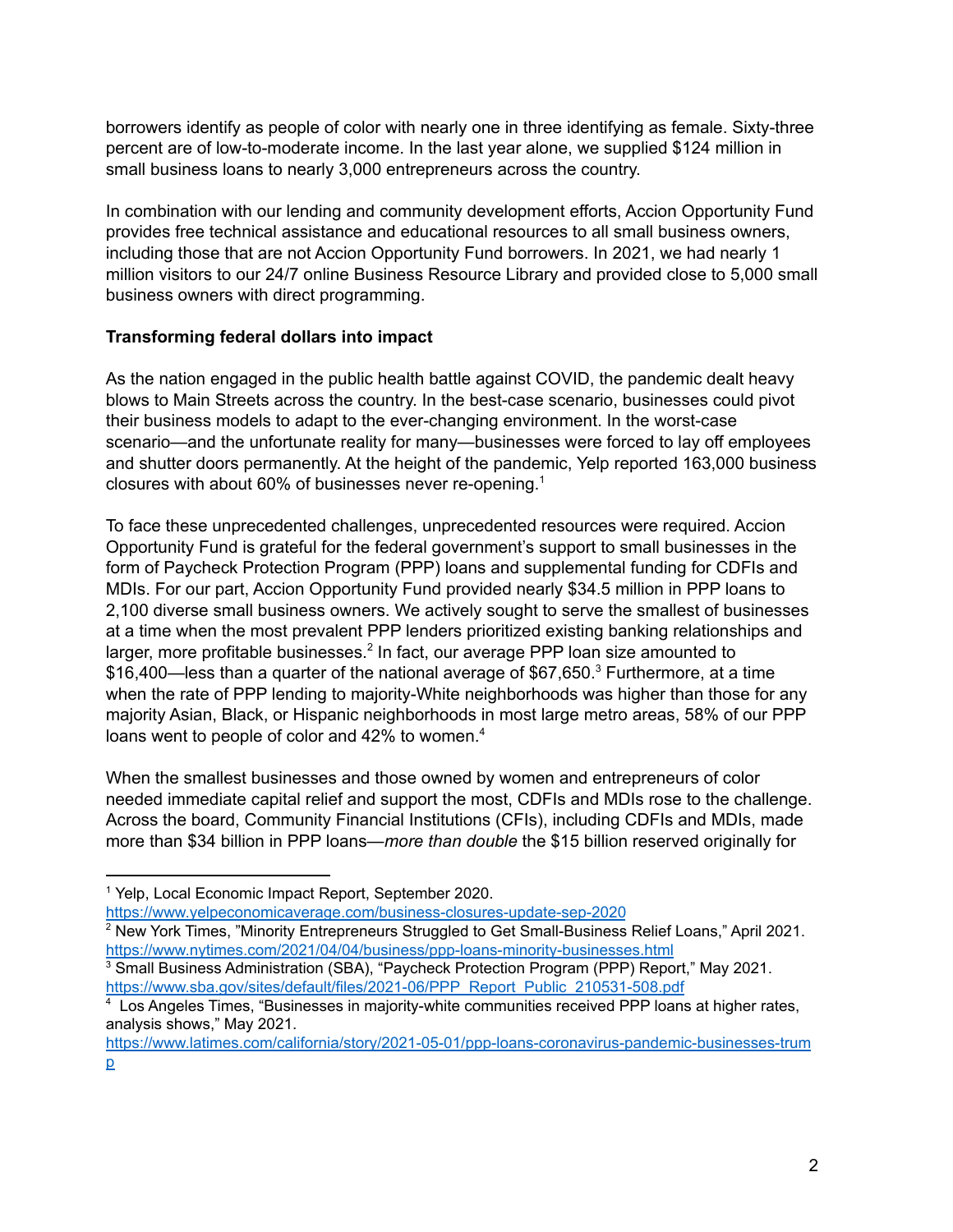CFIs to lend under the program. Better yet, 78% of loans made by CFIs were under \$150,000. 5

As part of the historic \$12 billion in capital investments and grants authorized by Congress to support CDFIs and MDIs, \$3 billion was set-aside for non-depository institutions like ours. In June 2021, Accion Opportunity Fund received \$1.8 million in Rapid Response grant funding. Our organization utilized the award to test and expand our underwriting criteria to reach more small business owners than before. We were able to extend loans to start-up businesses with just three months of operation and to businesses with lower annual revenues. We also utilized the funding to lower pricing for qualified loan recipients—on average, our interest rates were brought down by 5%.

Combined, the \$1.8 million in Rapid Response Program funding allowed us to issue up to 400 new \$10,000 loans to small businesses that would have otherwise been declined due to projected higher risk *and* lower the price on an additional 250 loans at an average loan size of \$24,000. Ultimately, we were able to leverage the \$1.8 million to provide \$10 million in loans to under-resourced entrepreneurs.

#### **Combining federal aid with targeted, regional assistance**

In addition to delivering federal funds, Accion Opportunity Fund led initiatives at the state level to offer more affordable capital to small business owners impacted by COVID. In our home state of California, we led the charge to create the California Rebuilding Fund (CARF)—a public-private partnership that matches small businesses located in economically-disadvantaged and historically-underbanked areas of the state with a CDFI lender. Funding for the California Rebuilding Fund was aggregated from an innovative array of private, philanthropic, and public-sector sources, including State Small Business Credit Initiative (SSBCI) funds. Businesses employing 50 or fewer full-time employees with gross revenues of less than \$5 million are eligible to receive up to \$100,000 loans. Accion Opportunity Fund is the largest lender in the California Rebuilding Fund, having already provided \$28.2 million to 527 small business owners negatively impacted by COVID.

Outside of our home state, we are also one of a dozen CDFIs taking part in the Southern Opportunity and Resilience (SOAR) Fund—a regional loan fund spanning 15 southern states. Small business owners in states like Texas, Georgia, Tennessee, and North Carolina who have suffered financially from the pandemic can apply for low interest loans of up to \$100,000 and receive free business support. To date, the SOAR Fund has disbursed \$18 million with 79% of loans going to women or entrepreneurs of color and more than half going to Black business owners. Like the California Rebuilding Fund, the SOAR Fund received capital infusions from philanthropic and corporate partners like the David and Lucile Packard Foundation, JP Morgan Chase, and Microsoft.

<sup>5</sup> Opportunity Finance Network (OFN), "PPP Winds Down with CDFIs as Top Lenders," June 2021. <https://ofn.org/articles/ppp-winds-down-cdfis-top-lenders>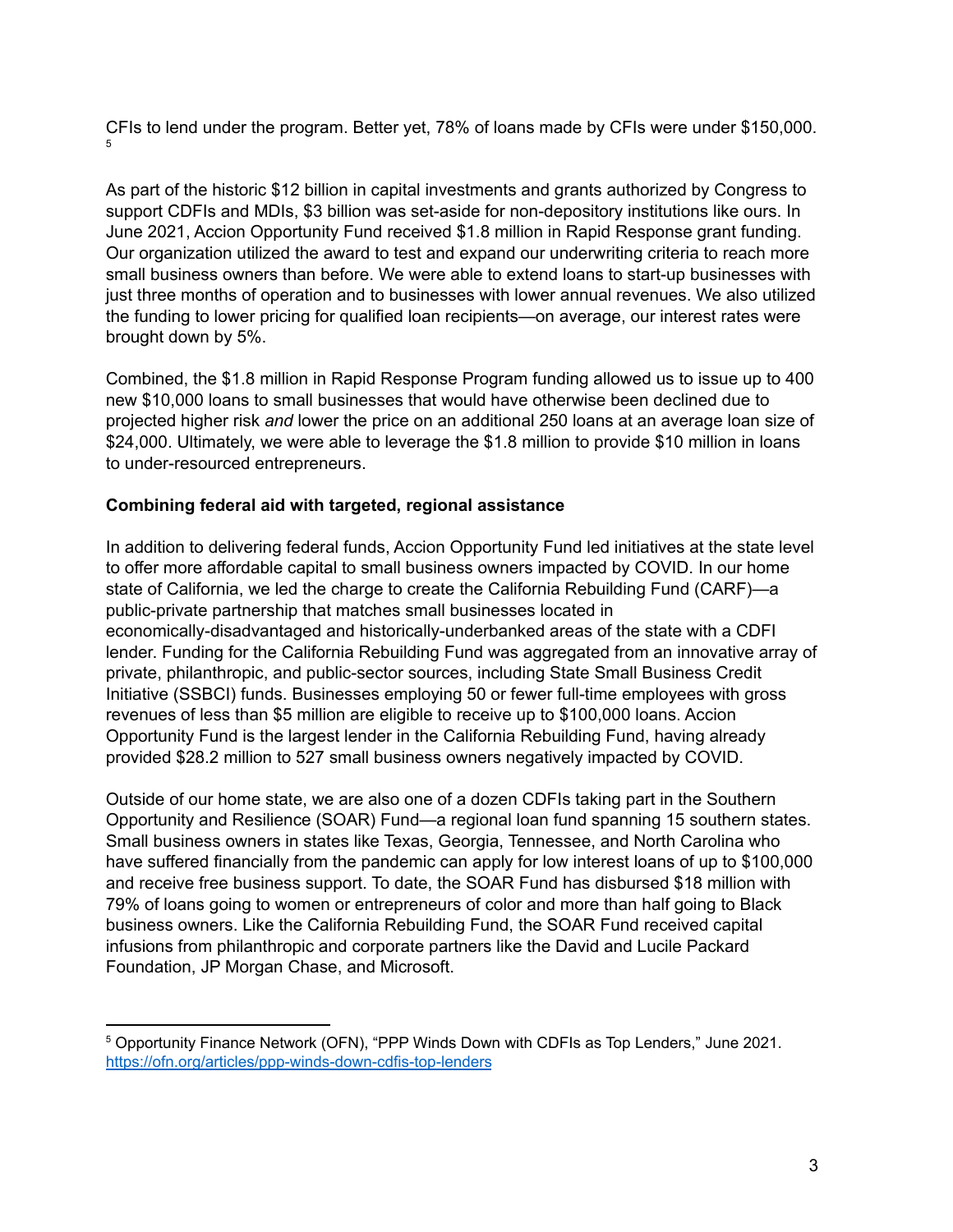Without public-private partnerships like the SOAR Fund, small business owners, like Ethea in Houston, would not have been able to find opportunities to expand during the chaos of the pandemic. After being laid off, Ethea started her own business so that she could never be put into a place of unemployment again. She began sourcing and selling Ghanaian waist beads—strands of beautiful glass beads meant to be draped around one's waist—as a means of connecting other Black women to their African diaspora roots. During the pandemic, she opened a second business, Wrapped and Waisted, and channeled her SOAR funding into inventory, rent, and payroll for the new location.

#### **Bridging gaps with private partnerships**

Beyond channeling government funds into the hands of entrepreneurs, Accion Opportunity Fund sought new philanthropy and corporate partnerships to provide supplemental support to entrepreneurs. When small business owners struggled to cover existing debt obligations amid stay-at-home orders, we were able to provide \$5.3 million in relief payments to nearly 1,500 of our borrowers and \$4.8 million in payment deferrals to 2,700 borrowers with financial support from generous donors and firms.

In April 2021, Accion Opportunity Fund entered into a \$40 million partnership with American Express that we will leverage to provide \$125 million in capital to small Black-owned businesses, with the hopes of establishing a more equitable financial system.

Latrice, an entrepreneur, Navy veteran, wife, and mother, benefited from this American Express partnership. She opened her Austin-based technical support business in February 2020. In need of a full-time operations manager, however, Latrice came to Accion Opportunity Fund after having worked with other lenders that did not offer the flexibility or terms that made financial sense for her business. Her Accion Opportunity Fund loan—her first-ever business loan—not only helped her hire an operations manager, but scale her company.

Corporate partnerships were not only essential to funding, however. We launched partnerships to scale our education and network resources to reach more small business owners than ever before—at a critical time when existing business owners were looking for ways to transition their business models and never-before entrepreneurs were motivated to start their own ventures out of a mixture of opportunity and necessity.<sup>6</sup>

The pandemic disproportionately affected women, devastating female-dominated industries and leading the U.S. into its first "shecession," with job losses affecting women more than men.<sup>7</sup> As a result, women turned to entrepreneurship, spurring a wave of first-time business ventures. Research from Gusto and the National Association of Women Business Owners

 $6$  New York Times, "Surge in start-ups is a surprise in the pandemic economy," February 2021. <https://www.nytimes.com/2021/02/17/business/pandemic-entrepreneurs.html>

 $<sup>7</sup>$  The Guardian, "The 'shecession': why economic crisis is affecting women more than men," August</sup> 2020.

[https://www.theguardian.com/business/2020/aug/04/shecession-coronavirus-pandemic-economic-fallou](https://www.theguardian.com/business/2020/aug/04/shecession-coronavirus-pandemic-economic-fallout-women) [t-women](https://www.theguardian.com/business/2020/aug/04/shecession-coronavirus-pandemic-economic-fallout-women)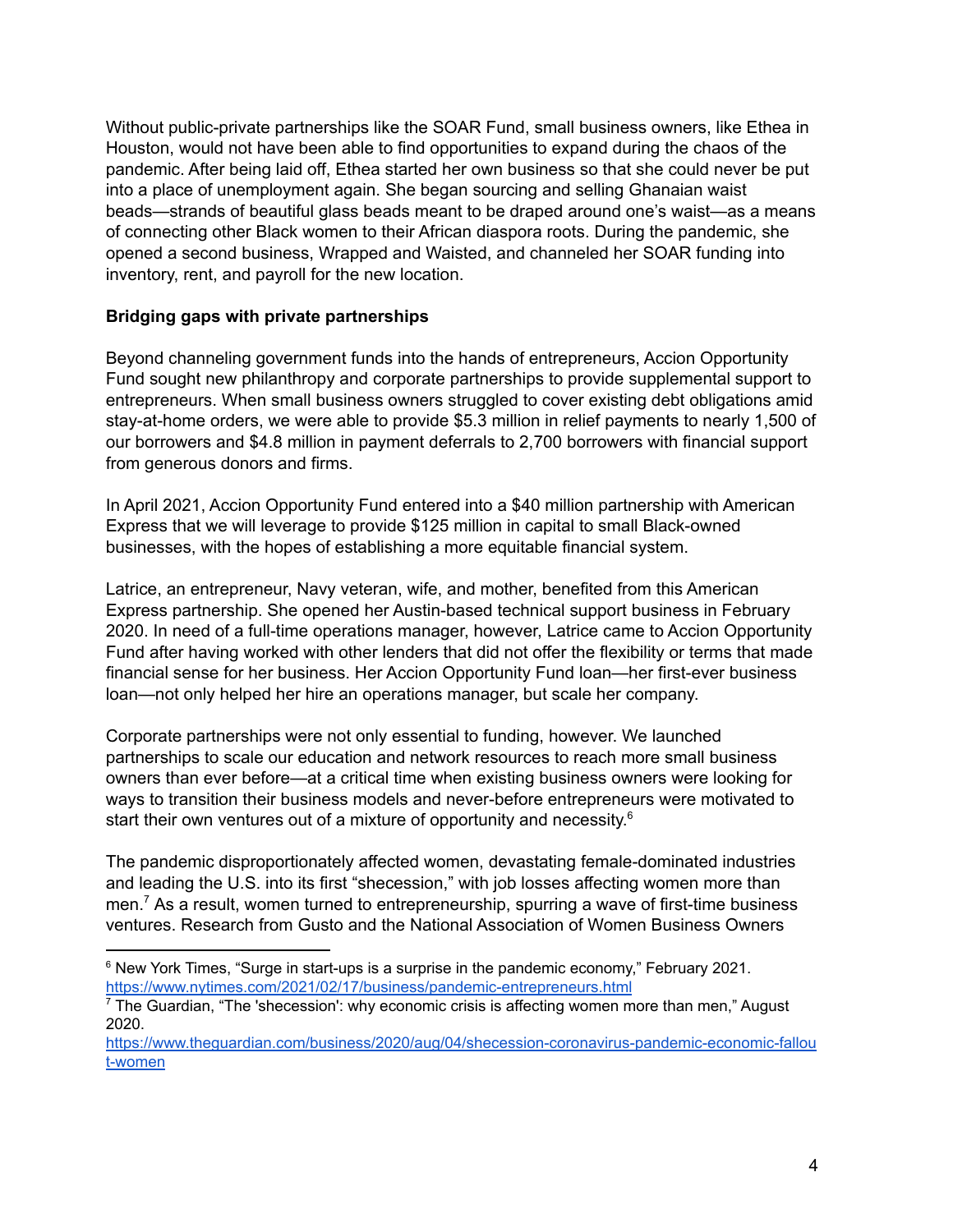(NAWBO) reports that 49% of businesses launched in 2020 were founded by women. 8

Our educational programming took aim at both supporting existing firms and uplifting burgeoning businesses—particularly those owned and operated by women and entrepreneurs of color. In 2021, our 24/7 online Business Resource Library attracted over a million visitors, and our direct programming reached nearly 5,000 entrepreneurs, with more than 65% of participants identifying as women, and roughly 75% identifying as people of color.

This includes our one-on-one coaching program that provided personalized business coaching to over 750 entrepreneurs in the last year, collaborating with non-profit and corporate partners like TrustPlus, Samuel Adams, and FedEx to address the individual needs of each business owner. Our business advisors had front row seats to witness and support small business owners and budding entrepreneurs during the pandemic. Among the entrepreneurs we supported through this program, a majority reported being women and entrepreneurs of color. We also hosted 30 webinars in the same year on relevant topics, such as how to access government COVID assistance and manage cash on-hand during emergencies. These webinars attracted more than 4,600 views from 49 states—again, with most attendees identifying as women or entrepreneurs of color.

CDFIs, with our expertise and decades of community lending, were able to supply the hardest-hit communities with the financial means and educational support needed to weather the pandemic. We were able to do this with the unprecedented federal aid supplied to us in response to COVID and the additional government, philanthropic, and corporate partnerships we sourced.

# **The future of CDFIs**

As we transition to life beyond the pandemic and the necessary crisis-level response from the government, CDFIs will benefit from bipartisan policies that use the vast resources of the federal government to attract private investment and capital. I believe that everyone on this committee wants to see a level playing field for entrepreneurs that have what it takes to build and scale a business, but may be held back by historic inequities. To continue delivering affordable capital to the smallest businesses and work our way toward a more equitable financial system, we offer the following recommendations:

# **I. Increase CDFI lending capacity**

CDFIs have proven their ability to deliver on capital promises and affect real change in the communities they serve. In order to continue and expand this work, increasing the lending capacity of CDFIs would be detrimental in sustaining our progress.

<sup>&</sup>lt;sup>8</sup> Gusto, "Who Started Businesses During the Pandemic? A Survey of Women Starting Businesses During COVID," March 2021.

[https://gusto.com/company-news/who-started-businesses-during-the-pandemic-a-survey-of-women-sta](https://gusto.com/company-news/who-started-businesses-during-the-pandemic-a-survey-of-women-starting-businesses-during-covid) [rting-businesses-during-covid](https://gusto.com/company-news/who-started-businesses-during-the-pandemic-a-survey-of-women-starting-businesses-during-covid)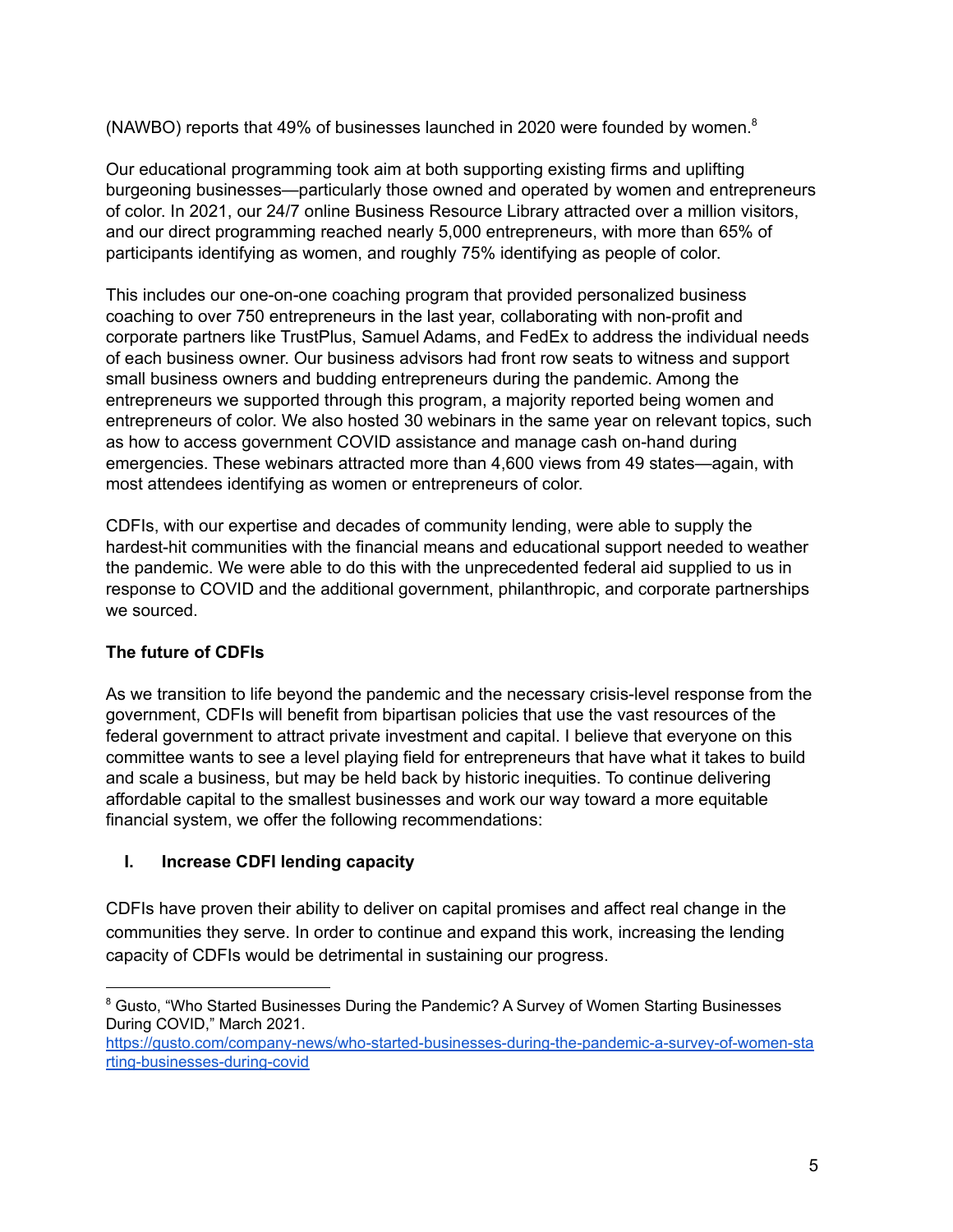We believe that many provisions discussed in today's hearing would be beneficial in expanding CDFI resources and reach. $9$  We find the provision requiring 40% of all CDFI Fund appropriations to be reserved for minority lending institutions (MLIs)—depository and non-depository—would be a welcome boost to CDFIs that consistently serve underrepresented populations.

We ask that this be paired with an increase in annual appropriations to the CDFI Fund; the CDFI Fund should be robustly funded at \$1 billion annually given the historic work and impact of CDFIs. In doing so, CDFIs of all sizes would benefit from expanded lending and technical assistance support. We also ask that CDFI Fund financial awards be awarded more proportionally according to organization size and lending activity. For example, CDFIs with drastically different portfolio sizes have been awarded similar base CDFI Financial Assistance (FA) awards. It would be prudent to allow for more funding to the organizations that wish to scale their lending and can prove portfolio growth.

Organizations with the capacity to lend across state lines should be given the opportunity of adopting a national charter. Because lending caps and regulations vary drastically from one state to another, offering financial products across state lines requires a tremendous amount of legal complexity and cost that many CDFIs—despite ample lending capability—cannot shoulder. In markets where CDFI presence is minimal, this limitation restricts entrepreneurs.

Instituting a national charter would allow for CDFIs, proven lenders with responsible track records, to compete more fairly in a marketplace that already tilts in favor of less transparent lenders. In doing so, a national charter would allow CDFIs to reduce their costs of operation, create partnerships between larger CDFIs and smaller ones, and ultimately provide small business owners with more freedom and choice when navigating financing options.

Regarding other provisions we support: the small-dollar loan program will allow CDFIs to provide low-cost loans to people that are denied them from banks (and give them safe alternatives to debt-trap products); the establishment of the Supporting Young Entrepreneurs Program as an unique public-private partnership will cultivate start-ups from underserved entrepreneurs; and, while we are not a depository institution, the idea of impact banks and the mentor-protege program will help MDIs.

Furthermore, we support the proposed technology grants that would increase CDFI capacity to lend and scale and recommend that marketing and customer acquisition be specifically

<sup>&</sup>lt;sup>9</sup> Committee on Financial Services, "February 16, 2022, Full Committee Hearing entitled, "An Unprecedented Investment for Historic Results: How Federal Support for MDIs and CDFIs Have Launched a New Era for Disadvantaged Communities," February 2022. <https://financialservices.house.gov/uploadedfiles/hhrg-117-ba00-20220216-sd002.pdf>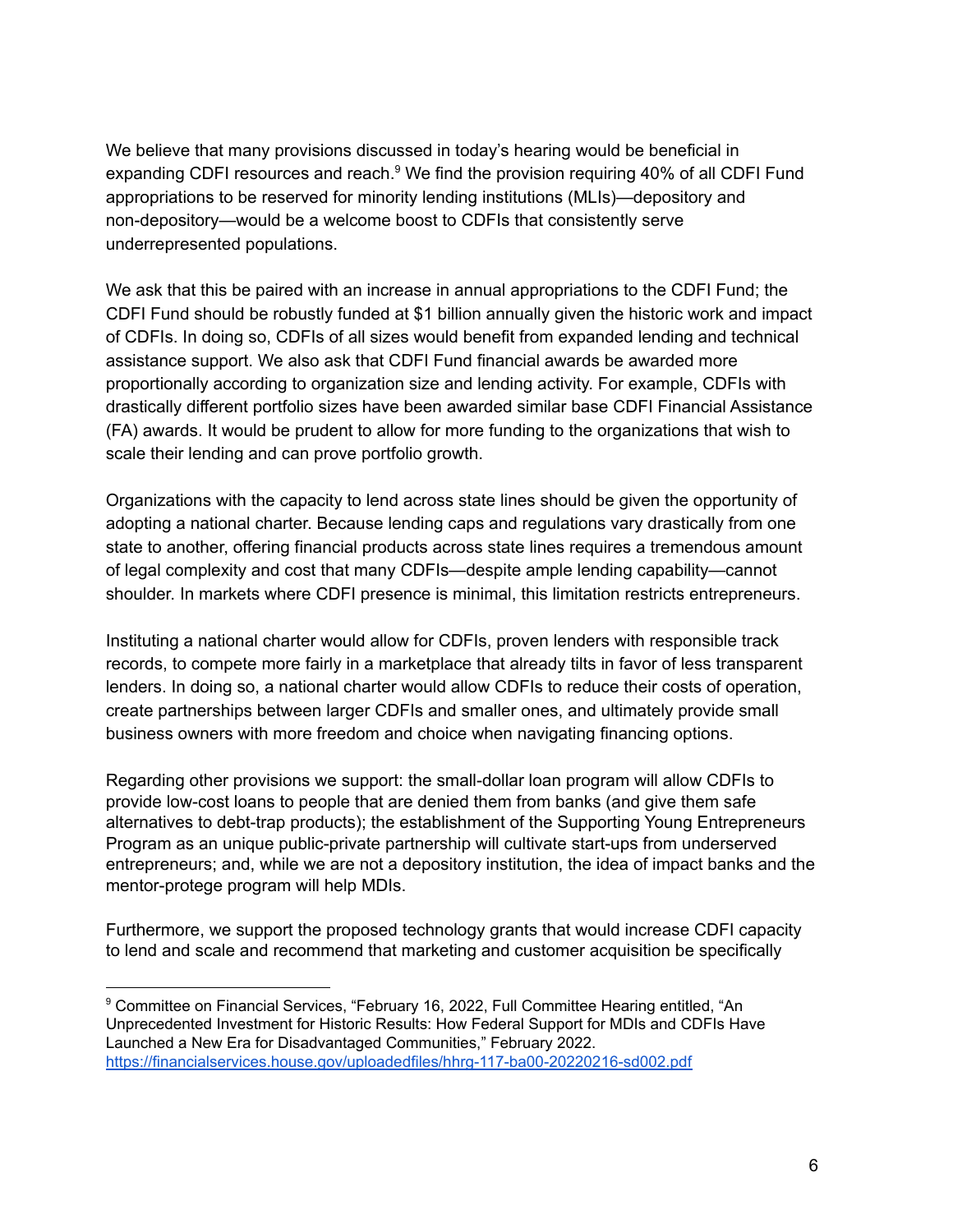covered under the grants. Support for CDFIs to help apply for this funding will be critical as well.

## **II. Encourage sustainable public-private partnerships**

Public-private partnerships, like the Treasury Department's State Small Business Credit Initiative (SSBCI) program, should be made a permanent fixture of government policy. SSBCI was created through the Small Business Jobs Act of 2010 following the Great Recession and enabled states with the flexibility to deploy a limited menu of high impact credit enhancement programs—capital access programs, guarantees, collateral support programs, loan participations, and venture funds. It is a proven mechanism and a highly efficient way to use government funds to spur private capital into entering small business credit markets that are traditionally deemed too risky to enter. For every \$1 provided by the federal government, the initiative required that at least \$10 in capital be leveraged from the private sector.

Accion Opportunity Fund was the most prolific user of the original SSBCI Capital Access Program across the nation, accounting for over 4,700 transactions with an average loan size of \$12,000. We were pleased to see that SSBCI was renewed in response to the pandemic and are looking forward to leveraging the funds and programs to drive more capital into the hands of under-resourced small business owners.

This program is similar to the California Rebuilding Fund and the Southern Opportunity and Resilience Fund, or SOAR Fund, which were created to finance low-cost loans for small businesses impacted by COVID.

# **III. Financial inclusion through financial innovation**

We firmly believe that financial innovation can lead to greater financial inclusion. Accion Opportunity Fund has partnered with financial technology companies, or FinTechs, in the past to provide capital to entrepreneurs that would otherwise be denied for financing. Working in conjunction with firms like Lending Club and FundingCircle, we have fostered an ecosystem that allows for a smart exchange of ideas and practices, ultimately providing small business owners with greater ease in application experience and more affordable capital for their businesses. 10

Paired with the technology grants mentioned earlier, encouraging innovative partnerships between the non-profit and for-profit sectors would help bring mission-oriented CDFIs and MDIs to the forefront of the marketplace and foster greater financial inclusivity. We encourage Members of the Committee to focus on this area of importance as we look towards the future.

<sup>&</sup>lt;sup>10</sup> LendingClub, "LendingClub Partners with Opportunity Fund and Funding Circle, Increasing Financial Inclusion and Small Businesses' Access to Credit," April 2019.

[https://www.prnewswire.com/news-releases/lendingclub-partners-with-opportunity-fund-and-funding-cir](https://www.prnewswire.com/news-releases/lendingclub-partners-with-opportunity-fund-and-funding-circle-increasing-financial-inclusion-and-small-businesses-access-to-credit-300835943.html) [cle-increasing-financial-inclusion-and-small-businesses-access-to-credit-300835943.html](https://www.prnewswire.com/news-releases/lendingclub-partners-with-opportunity-fund-and-funding-circle-increasing-financial-inclusion-and-small-businesses-access-to-credit-300835943.html)